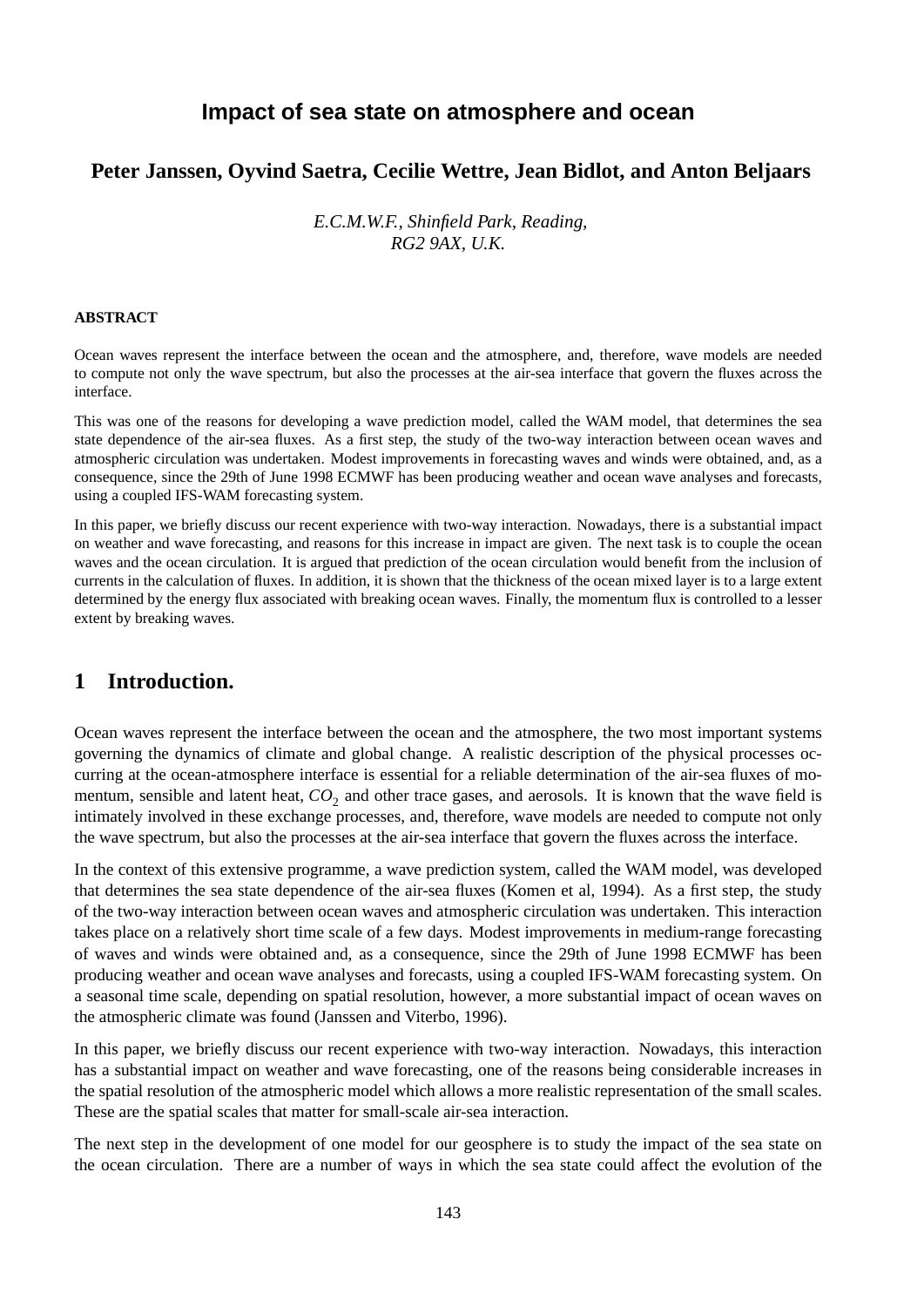ocean state. In the usual description of the ocean the momentum of the ocean waves is not taken into account, nevertheless a considerable list of authors (Hasselmann, 1970; Weber, 1983; Jenkins, 1987a; Xu and Bowen, 1994; McWilliams and Restrepo, 1999) have pointed out that in a rotating ocean the ocean waves excert a wave-induced stress on the Eulerian mean flow which results in a force equal to  $\vec{u}_s \times \vec{f}$ , where  $\vec{f}$  is the Coriolis parameter, and  $\vec{u}$  equals the Stokes drift. This additional force has a considerable impact on the Ekman turning of the surface current (Weber, 1983; Jenkins, 1987b). However, it is not clear whether the introduction of this additional force is appropriate, for the simple observation that conservation of momentum seems to be violated. This will be discussed in a different context in more detail.

Rather, we concentrate on the role ocean waves have in the transfer of momentum and energy to the ocean. In the first place, the roughness at the sea surface and hence the atmosheric flux provided by the atmosphere to the ocean waves is sea state dependendent. This sea-state dependence of the surface stress has a systematic impact on the temperature distribution of the ocean (Burgers et al, 1995). Regarding momentum and energy transfer to the ocean it is noted that in growing circumstances the ocean waves retain a small part of the momentum and energy (which is spent on wave growth). When ocean waves become swell the excess momentum and energy is lost because dissipation by wave breaking dominates the wind input. Furthermore, the momentum transfer is dominated by the high-frequency part of the spectrum (which are in equilibrium with the wind), hence there are only small differences between the atmospheric stress and the momentum flux to the ocean.

The energy flux is commonly parametrized as being proportional to  $u^3$  (with  $u_*$  the air-friction velocity) where the proportionality constant is of the order of 5. We show that this is indeed a good approxiation in the generation phase of ocean waves. However, when ocean waves propagate out of the storm area, energy fluxes caused by breaking waves are much larger than as found from the above empirical rule. Finally, it is also argued that prediction of the ocean circulation would benefit from the inclusion of currents in the calculation of fluxes.

# **2 Impact on the atmosphere.**

In this section a brief description of the impact of sea-state dependent drag on the atmospheric circulation is given. The basic idea is described in Janssen (1982) and Janssen (1989) while a parametrization of the sea-state dependent roughness is developed in Janssen (1991). This parametrization is included in WAMCy4 (Komen et al, 1994). A review of the impact on atmospheric circulation is given in Janssen et al (2002).

The basic idea is that momentum transfer from air to sea depends on the sea state because steep waves extract more momentum from the air flow than gentle, smooth waves. Steep waves typically occur in the early stages of wind-wave generation and when a frontal system passes, hence momentum transfer depends on the sea state. In order to account for this effect one needs to calculate the wave-induced stress  $\tau_w$  which depends on the twodimensional wave spectrum. Therefore the determination of the wave stress requires the solution of the energy balance equation

<span id="page-1-0"></span>
$$
\frac{\partial}{\partial t}F + \vec{v}_g \cdot \frac{\partial}{\partial \vec{x}}F = S_{in} + S_{nl} + S_{diss},\tag{1}
$$

where  $F = F(\omega, \theta)$  is the two-dimensional wave spectrum which gives the energy distribution of the ocean waves over angular frequency  $\omega$  and propagation direction  $\theta$ . Furthermore,  $\vec{v}_g$  is the group velocity and on the right hand side there are three source terms. The first one, *Sin* describes the generation of ocean waves by wind and therefore represents the momentum and energy transfer from air to ocean waves. The third term describes the dissipation of waves by processes such as white-capping, while the second terms denotes nonlinear transfer by resonant four-wave interactions. The nonlinear transfer conserves total energy and momentum and is important in shaping the wave spectrum and in the down-shift towards lower frequencies. In order to appreciate the role of the respective source terms, in Fig. 1 we have plotted the directionally averaged source functions  $S_{in}$ ,  $S_{ni}$ , and  $S_{disc}$  (as developed for WAMCy4) as function of frequency for young windsea when a 20 m/s wind is blowing for just 3 hours. This figure shows a typical picture of the energy balance for growing ocean waves, namely the intermediate frequencies receive energy from the airflow which is transported by the nonlinear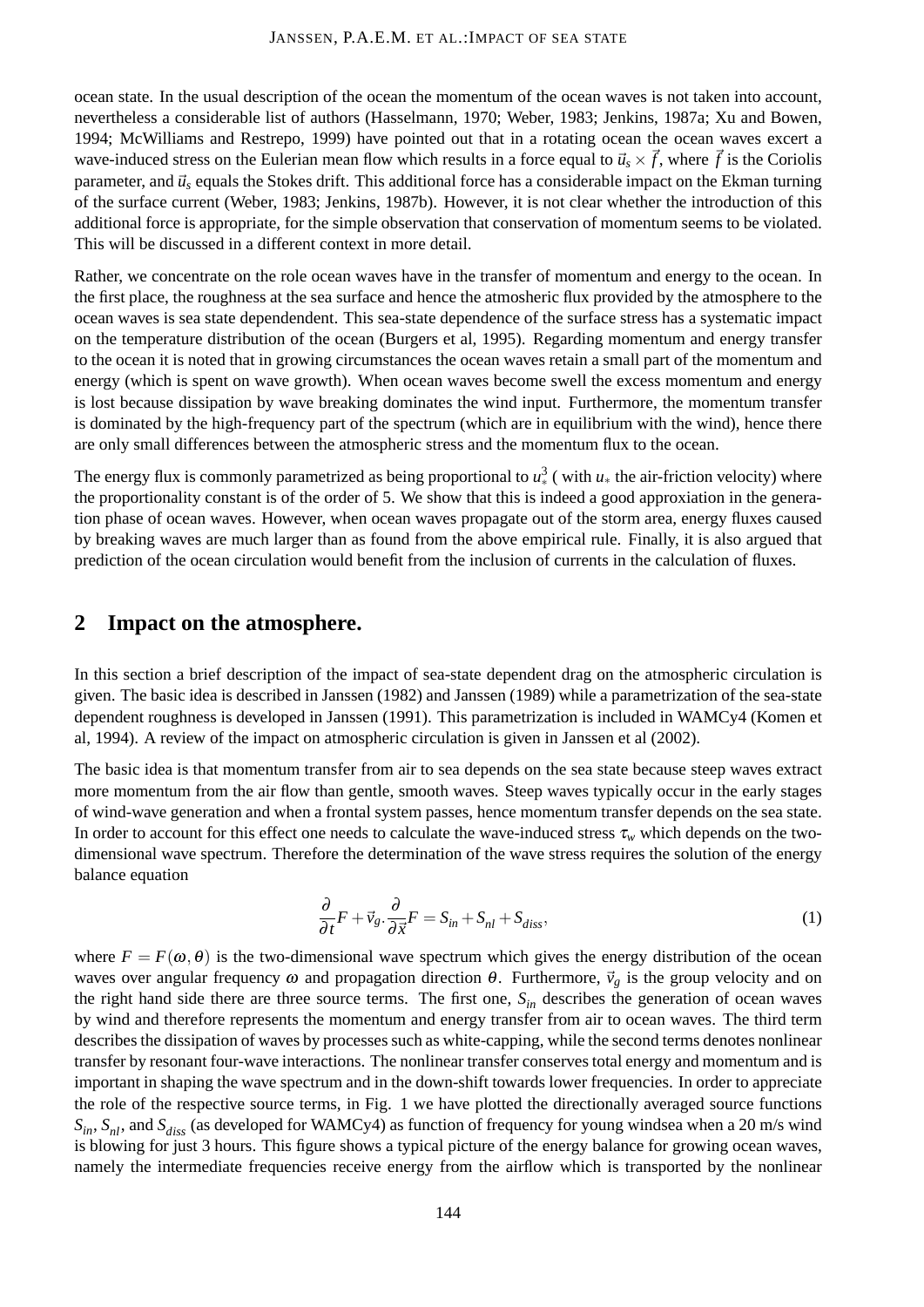

*Figure 1: Energy balance for young windsea for a* 20 *m/s wind speed.*

interactions towards the low and high frequencies where it is dissipated by processes such as white capping. The consequence is that the wave spectrum shows a shift of the peak of the spectrum towards lower frequencies, while a considerable enhancement of the peak energy of the spectrum is also noticed in the early stages of wave growth.

At the same time Fig. 1 illustrates the role ocean surface waves play in the interaction of the atmosphere and the ocean, because on the one hand ocean waves receive momentum and energy from the atmosphere through wind input (controlling to some extent the drag of air flow over the oceans), while on the other hand, through wave breaking, the ocean waves transfer energy and momentum to the ocean thereby feeding the turbulent and largescale motions of the oceans. The energy-conserving nonlinear transfer plays no direct role in this interaction process, although it determines to a large extent the shape of the wave spectrum, and therefore controls energy and momentum fluxes in an indirect way. In equilibrium conditions, the fluxes received by the ocean waves from the atmosphere through the wind input term would balance the fluxes from ocean waves to ocean via wave breaking. However, ocean waves are in general not in an equilibrium state determined by the balance of the three source functions, because advection and unsteadiness are important as well. As a rule of thumb, of the amount of energy gained by wind, about 90% is lost locally to the ocean by wave breaking, while the remaining 5% is either advected away or is spent in local growth. As illustrated in Fig.1, which also shows a plot of the total source function, for young windseas there may, however, be a considerable imbalance, in particular for the low-frequency waves. On the other hand, when wind waves leave a storm area the magnitude of the wind input source function decreases dramatically, while the waves are still sufficiently steep so that white capping is still important. Since dissipation dominates, wave energy will decay and as a consequence momentum and energy flux to the ocean may be larger than the amounts received by the waves from the atmosphere.

It would be of considerable interest to develop a coupled atmosphere- ocean circulation system where the ocean waves are the agent that transfers energy and momentum across the air-sea interface in accordance with the energy balance equation. In this section we shall concentrate on just one aspect of the overall problem, namely the mutual interaction between wind and waves. In the next section we discuss the possible impacts on the ocean circulation.

In the wind-wave interaction problem we only need to know the wave-induced stress  $\tau_w$  which follows from an integration of the input source function of the energy balance equation [\(1\)](#page-1-0)

<span id="page-2-0"></span>
$$
\tau_w = \rho_w g \int d\omega d\theta \ S_{in}/c, \tag{2}
$$

where *c* is the phase speed of the gravity waves and  $\rho_w$  the water density. Here, it should be realized that wave momentum *P* and energy density *F* of the waves are related by  $P = F/c$  and the wave stress is the rate of change of total wave momentum by wind input. Because waves grow exponentially fast the source function  $S_{in}$  is proportional to the wave spectrum itself. The wave-induced stress is mainly determined by the highfrequency part of the wave spectrum because these are the waves that have the largest growth rate due to wind.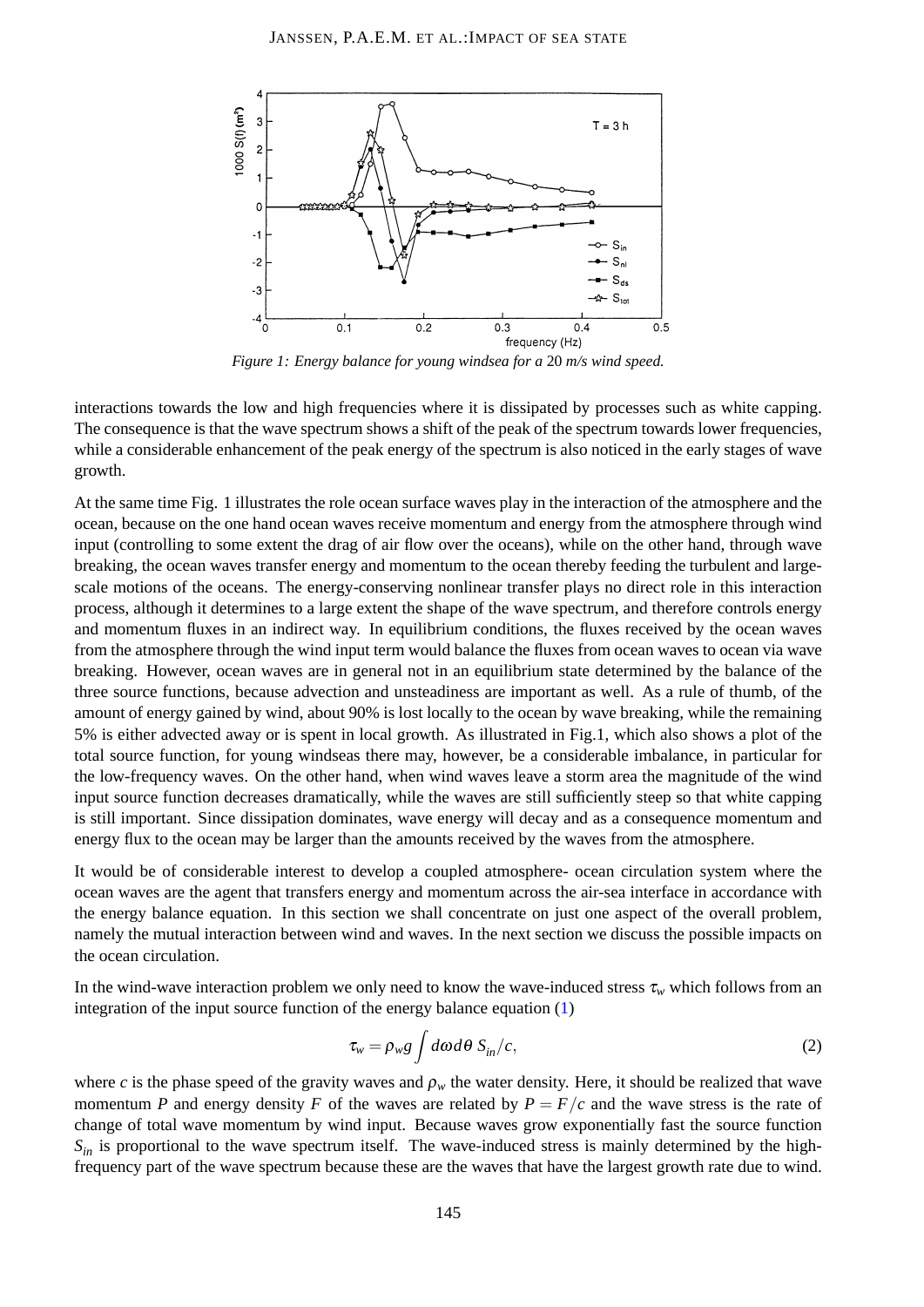

*Figure 2: Scores of forecast* 1000 *and* 500 *mb geopotential for the Southern Hemisphere for 28 cases in the December 1997-January 1998 period.*

Since it is known that the high-frequency spectrum depends on the stage of development of the windsea (for example, young wind waves are steeper than old wind waves) it follows that the wave-induced stress depends on the sea state. Therefore, young wind waves represent a rougher surface than gentle old windsea. The roughness  $z_0$  therefore depends on the sea state and following the work of Janssen (1991) one finds for the roughness length a Charnock relation,

$$
z_0 = \alpha u_*^2 / g,\tag{3}
$$

where the Charnock parameter depends on the sea state according to

$$
\alpha = \frac{\beta}{\sqrt{1 - \tau_w/\tau}}, \ \beta = 0.01,\tag{4}
$$

with  $\tau = \rho_a u_*^2$  is the surface stress and  $u_*$  the friction velocity.

At ECMWF we have developed a coupled ocean-wave, atmosphere model in such a way that the wave model is called as a subroutine from the IFS system. This system was introduced in operations on the 29th of June 1998. Presently, every atmospheric time step wind fields, air density fields and a gustiness factor are passed from the atmospheric model to the wave model. Then the wave model integrates one time step and determines the two-dimensional wave spectrum. The wave-induced stress is obtained from Eq. [\(2\)](#page-2-0) which is followed by a determination of the Charnock parameter field. The loop is closed by passing the Charnock field to the atmospheric model which then continues with the next time step.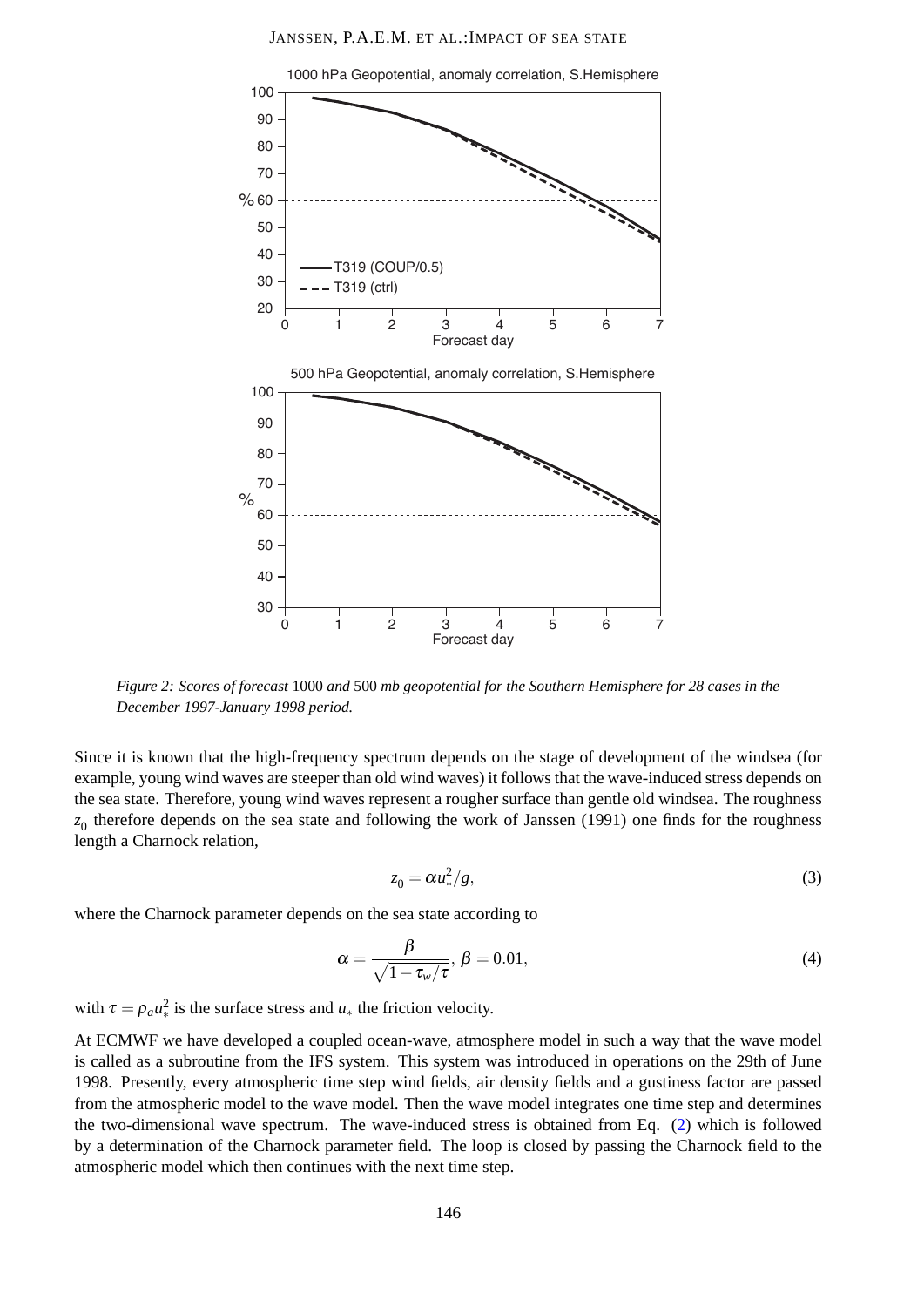JANSSEN, P.A.E.M. ET AL.:IMPACT OF SEA STATE



*Figure 3: Bias (ERS-2 minus EC FG) and rms difference between the background ECMWF surface winds and the ERS-2 Scatterometer wind measurements.*



*Figure 4: Comparison of surface kinetic energy spectrum as function of total wave number for T<sup>l</sup>* 511 *(blue) and T<sup>l</sup>* 319 *(red).*

With this system we have performed a number of impact studies the results of which will be briefly described in the following sections.

### **2.1 Impact studies: medium-range forecasting.**

Initial experiments showed a modest impact of sea-state dependent roughness on atmospheric scores. We illustrate this in Fig. 2 for 28 analyses and 10 day forecasts for the Southern Hemisphere summer time. Shown are anomaly correlation of the 1000 and 500 mb geopotential field. The resolution of the atmospheric model was *T<sup>l</sup>* 319 while the wave model had a spatial resolution of 0.5deg. No impact of this size in the Northern Hemisphere scores were found.

When the two-way interaction of winds and waves was introduced in operations on the 29th of June 1998 there was a pronounced improvement of the quality of the surface wind field. Routinely, first-guess (FG) winds are compared with scatterometer winds (from ERS-2 in this case). As shown in Fig.3 which displays timeseries of bias (ERS-2-FG) and the rms difference, there is a considerable reduction of 10% in the rms error after the introduction of two-way interaction.

However, currently the impact of two-way interaction of wind and waves is more substantial. The main reason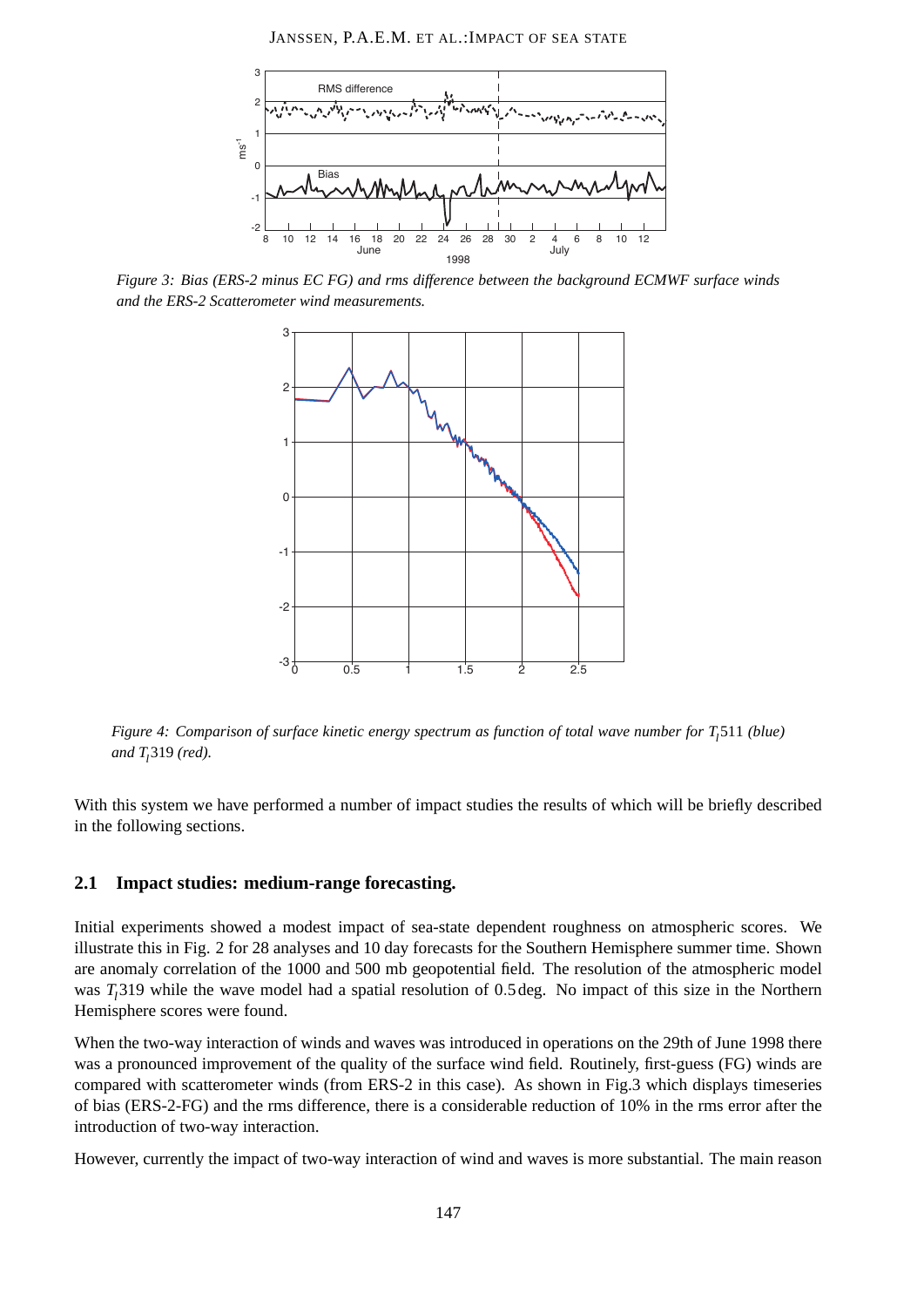for this is an increase of atmospheric resolution from  $T_l$ 319 to  $T_l$ 511 (or from 65 to 40 km) which allows for a more realistic representation of small spatial scales. It is emphasized that these are the scales that matter for air-sea interaction. That the present atmospheric system has more realistic levels of kinetic energy at the small scales is illustrated by Fig. 4 where we have compared surface kinetic energy spectra from the  $T<sub>l</sub>$  319 version of the IFS with the *T<sup>l</sup>* 511 version. At high wave numbers (small scales) energy levels from the high-resolution model are higher by at least a factor of two.

The more sensitive dependence of the *T<sup>l</sup>* 511 version of the IFS on the sea-state dependent drag became evident when we performed experiments with a doubling of angular resolution of the wave spectrum from 12 to 24 directions. Trials with the *T<sup>l</sup>* 319 version showed an improvement of forecast skill between 1 and 2 hours. However, when experiments were performed with the  $T_l$ 511 version of the IFS a substantially larger impact of the increase of angular resolution was found. This is illustrated in Fig. 5 which compares forecast performance in Northern and Southern Hemisphere for 24 cases in August 2000. Note, that as a rule of thumb we usually find more impact in the summer time, presumably because physical processes near the surface play a more important role in the evolution of the weather. In winter time the atmospheric circulation is dominated by baroclinic activity, and physical processes such as surface friction play a relatively minor role, although, there may be a considerable small scale impact in cases of rapidly developing lows (Doyle, 1995; Janssen et al, 2002).



*Figure 5: Anomaly correlation of 500 mb geopotential height for the Northern and the Southern Hemisphere for the last 24 days in August 2000. Here, the impact of increased angular resolution on the forecast performance of the T<sup>l</sup>* 511 *IFS forecast system is shown.*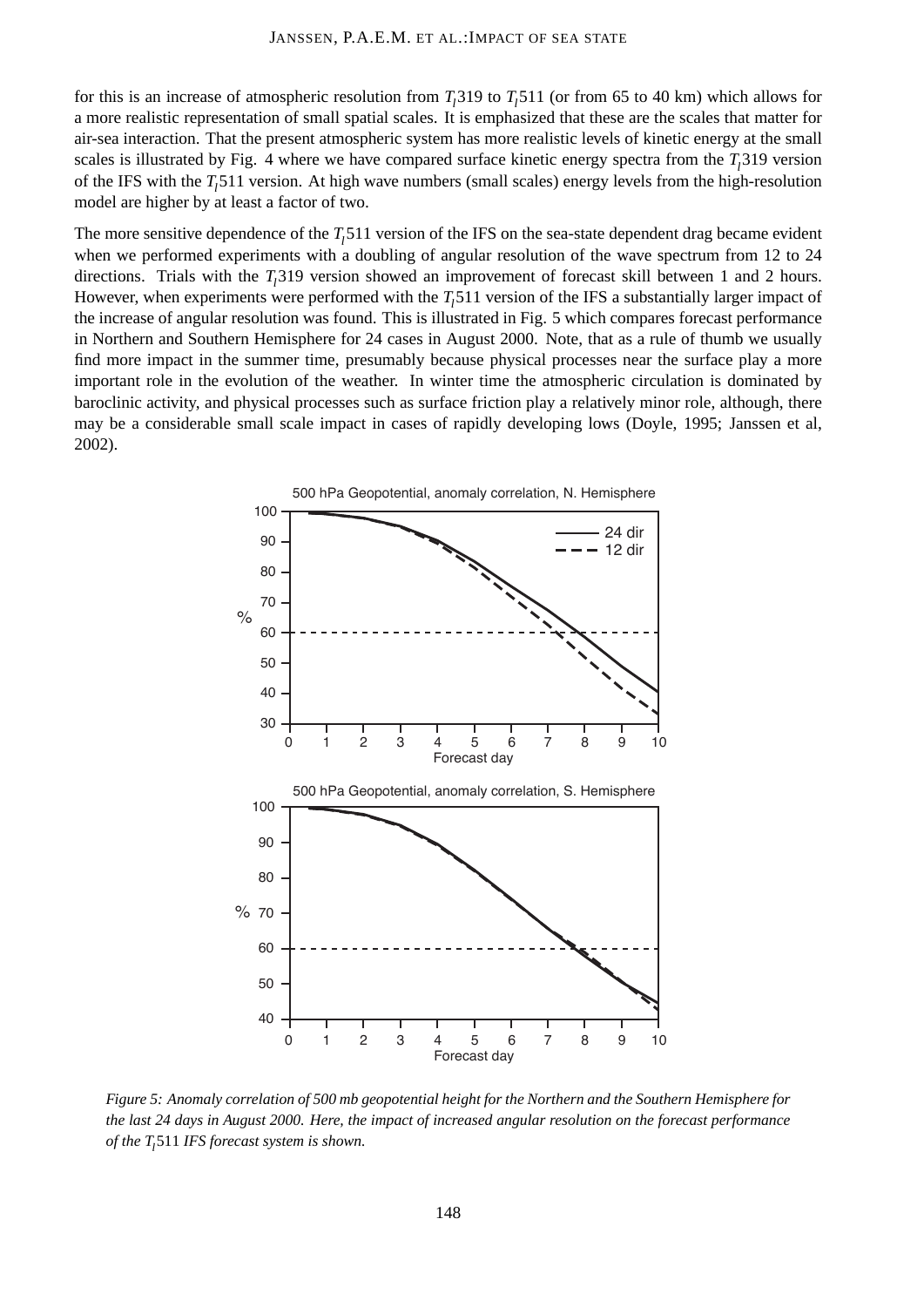

*Figure 6: Ensemble mean of coupled and control run and their differences. For comparison the analysed climate is also shown. Period is winter 1990 and area is Northern Hemisphere. The shading indicates a measure of significance. Heavy shading means that there is a probability of* 95% *that the difference is significant.*

### **2.2 Impact studies: seasonal integrations.**

Janssen and Viterbo (1996) studied the impact of two-way interaction on the seasonal time scale. In order to obtain reliable information on the impact of waves on the atmospheric circulation there is a need for ensemble forecasting, because the variability of the weather, especially over the oceans is high. Therefore 15 coupled and control runs were performed for the winter season of 1990 starting from the analysis of 15 consecutive days. The atmospheric resolution was *T*63, and the wave model had a resolution of 3deg, while the length of the runs was 120 days. By taking a time average over the last 90 days, followed by an ensemble average a reliable estimate of the mean state of one season could be provided. At the same time, information on the variability may be inferred from the scatter around the mean, and thus a student t-test may be applied to test statistical significance of the mean difference between coupled and control run. In Fig. 6 we have plotted the ensemble mean of 500 mb height field and their differences for the Northern Hemisphere while for comparison purposes, we also display the 90-day mean of the corresponding ECMWF analysis. Contours in the mean are plotted every 60 m, while in the difference plot we have indicated by heavy shading the probability of 95% (or more) that the two fields in question are not equal. Significant differences are noted in the storm track areas of the Northern Hemisphere (and, not shown, also for the Southern Hemisphere). We note differences over the Northern Pacific, Europe and Siberia. In the last two areas the coupled climate shows, when compared to the analysis, a considerable improvement. There are also improvements in low-frequency variability over the North Atlantic (not shown).

As far as impact of ocean waves on the atmospheric climate is concerned it should be emphasized that also here resolution of the atmospheric model plays a crucial role. Janssen and Viterbo (1996) also performed seasonal forecasts with the *T*21 version of the coupled system and particularly in the Southern Hemisphere a much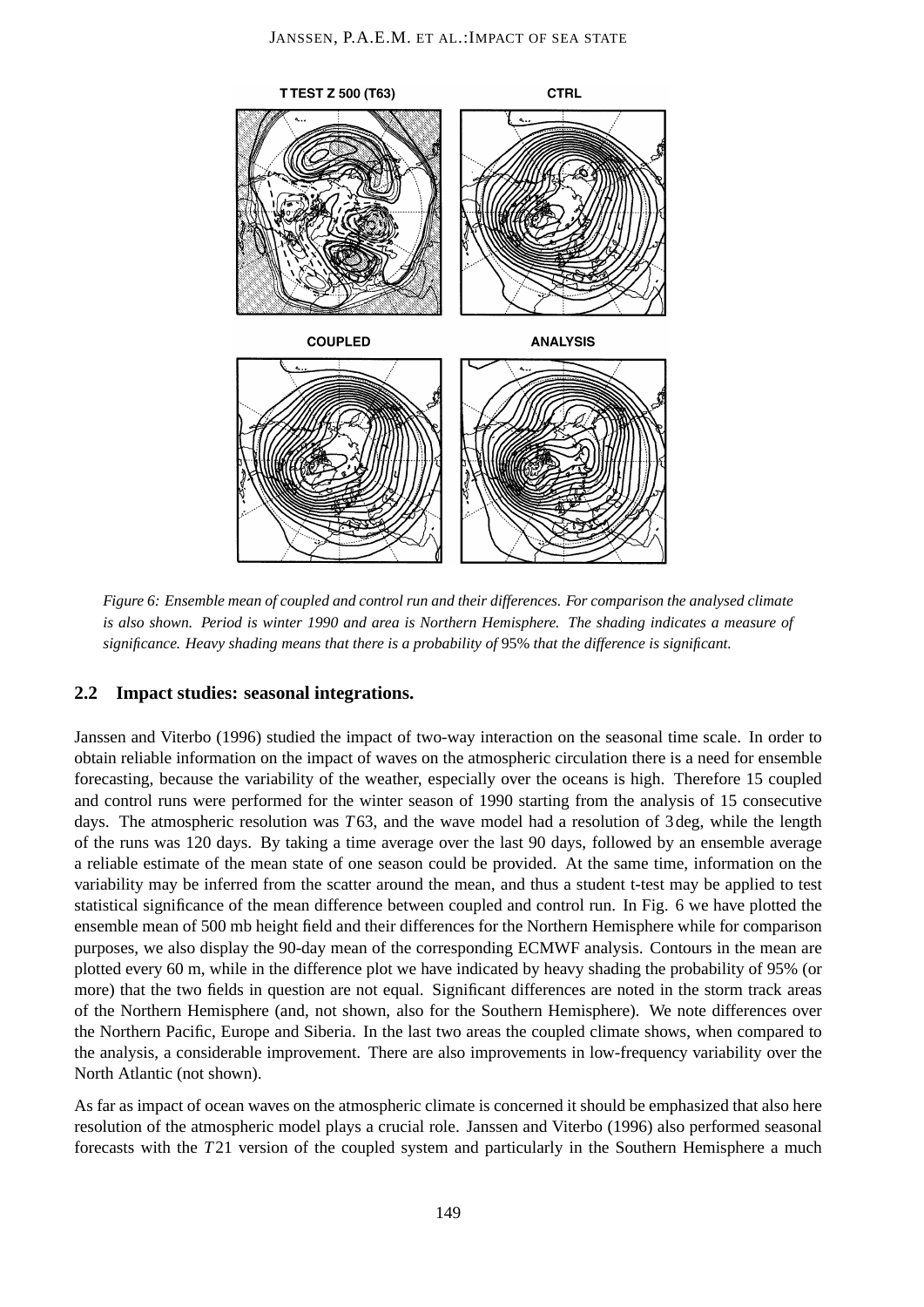reduced impact of the sea-state dependent drag on the atmospheric circulation was found. This should not come as a surprise when it is realized that with *T*21 the mean wind speeds are reduced by as much as 50%, therefore giving a much weaker coupling between wind and waves.

### **2.3 Impact studies: ocean circulation.**

The study by Janssen and Viterbo (1996) also revealed that there were quite large changes in the surface stress in the warm pool area east of Indonesia. Because this area plays a prominent role in understanding certain issues in El Nino prediction, it was thought to be of interest to generate stresses over a one year period in order to investigate the impact of the sea-state dependent momentum transfer on ocean circulation. The long period of one year was thought to be necessary because of the long response times of the ocean circulation.

The stress fields were supplied to Dave Anderson (then at Oxford University) and Gerrit Burgers (KNMI) who forced their tropical ocean model with the coupled and control fluxes. Both models gave considerable differences in the temperature distribution of the surface layer of the ocean (Burgers et al, 1995). An integration period of 6 months gave already a good idea of the kind of impact, which was typically of the order of 1deg*K*. However, the difference patterns of the two models were surprisingly different. One model showed differences with fairly small spatial scale of the order of 2000 km, while the difference pattern in the other model covered the whole tropical Pacific.

Note that such experiments most likely exaggerate the size of the impact, because there may be an important feedback from the ocean to the atmosphere. The present ECMWF seasonal forecasting system consists of a coupled atmosphere, ocean circulation model. The atmospheric model is coupled to the ocean waves model in two-way interaction mode. Coupling of wind and waves gave a beneficial reduction in the drift in the mean temperature, but the size of the reduction was relatively modest  $(0.2 \deg K)$  out of a drift of about  $1 \deg K$  in 6 months) (T. Stockdale, private communication 2003).

# **3 Towards a more realistic air-sea interface for ocean modelling.**

Ocean waves are the agent that takes care of the momentum and energy transfer from atmosphere to the ocean. Through the process of wave dissipation by, for example, white-capping wave energy is transferred to the ocean column which then generates turbulence and large scale motion of the ocean. It is pointed out that it only makes sense to determine the fluxes through the waves if the circumstances are sufficiently non-stationary or inhomogeneous. If the surface gravity waves were in equilibrium with the wind, the air-sea interface would be transparent, because the energy and momentum received from the wind would be immediately transferred to the ocean column. However, whether unsteadiness and inhomogeneity (or, in other words, wave growth and energy advection) play a role, can only be decided by a determination of these fluxes in actual circumstances. Therefore, the fluxes into the ocean are determined for the month of January 2003 using WAMCy4 and operational analyzed wave spectra from ECMWF. In particular, there are considerable deviations from the atmospheric fluxes in the case of the energy flux.

However, first we discuss the need to include ocean currents in the determination of the atmospheric-ocean fluxes, and to provide the proper boundary condition for the atmospheric flow.

### **3.1 Impact of ocean currents on atmospheric fluxes.**

As was shown by Pacanowski (1987) inclusion of currents in the determination of the atmospheric fluxes result in considerable impact on the ocean circulation and the temperature distribution in the equatorial region. This can be readily seen as the wind speeds in that area are typically 6*m*/*s* while the surface currents can reach values of up to  $1m/s$ , hence differences in the momentum flux may be up to 30%.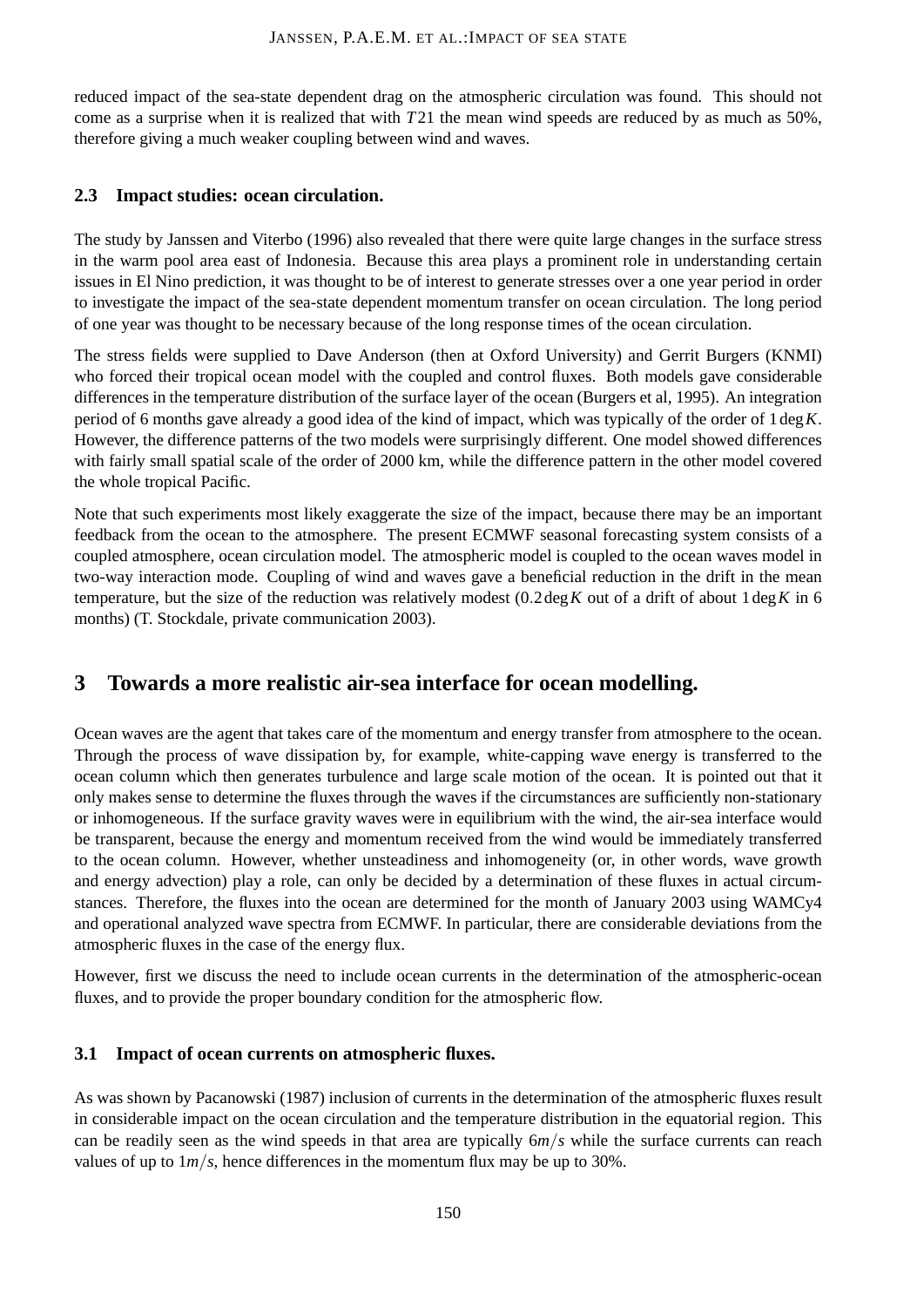

*Figure 7: Impact of currents on fluxes as reflected by differences in the monthly mean wave height field. Top panel: mean of sixth month experimental forecast for July averaged over the 12 July's over the period 1991-2002. Middle panel: Difference with control. Bottom panel: significance parameter T; if T > 2 then the difference is significant with probability of* 95%*.*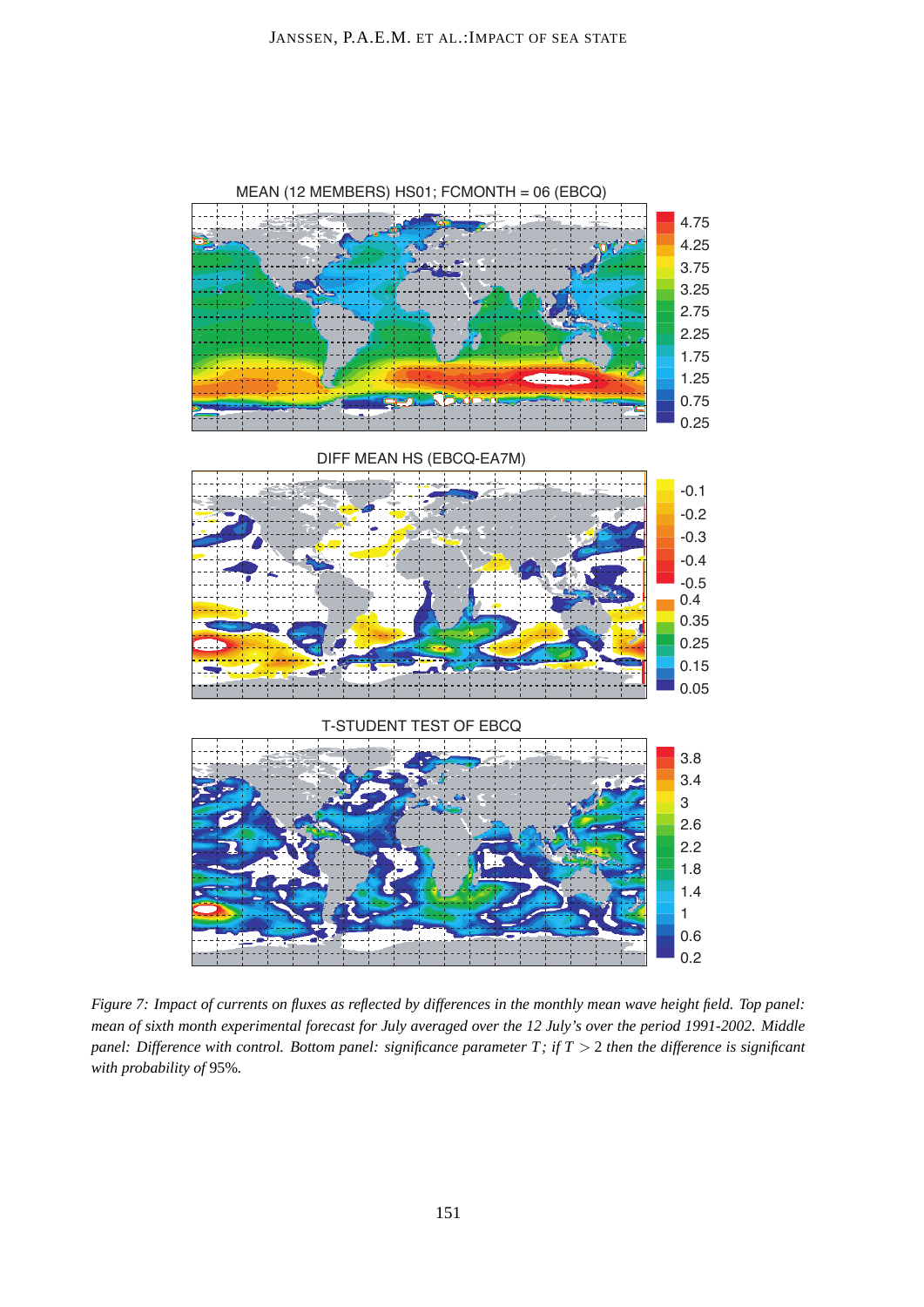Again, feedback from the ocean circulation to the atmosphere was not taken into account so that the results of Pacanowski (1987) may overstate the case. In order to investigate the size of the impact of the inclusion of currents in the flux determination we ran 6 months forecasts with the ECMWF seasonal forecasting system over the period of 1991 until 2002. The forecasts started in January and July. There was a beneficial reduction of the drift in SST in the Equatorial Pacific, but the size of the reduction was only 0.1deg*K*. Nevertheless, there may be considerable differences in physical parameters such as the surface wind speed or significant wave height. This is shown in Fig. 7 which gives the monthly wave height field for the 6 month experimental forecast for July averaged over the twelve year period. In addition is shown the difference with the corresponding field of the control forecast, and the result of a significance test. There are considerable differences in the wave height field of the southern Hemisphere extra-tropics, and in the warm pool area east of Indonesia. The student t-test in the bottom panel reveals all of the major current systems of the ocean, except perhaps the Gulf stream in the North Atlantic.

In the work of Pacanowski (1987) and our experiments the ocean surface current was approximated by means of the current at 5 *m* depth. However, it is known that this is a poor approximation; ocean waves play an important role in the top layer of the ocean, resulting in an additional surface drift of about 2.5% of the surface wind speed. In addition, because of Ekman turning, there may be considerable differences between the direction of the surface current and the one at 5 *m* depth. These effects can, however, only be taken into account by using sea state information within the context of a coupled ocean-circulation, atmosphere model.

### **3.2 Surface layer mixing and ocean waves.**

The work of Terray et al (1996) and Craig and Banner (1994) has highlighted the prominent role of breaking waves and its contribution to the surface current. For example, in the field considerable deviations from the usual balance between production and dissipation of turbulent kinetic energy are found which are caused by the energy flux produced by breaking waves. When observed turbulent kinetic energy dissipation,  $\varepsilon$ , and depth  $\zeta$  are scaled by parameters related to the wave field, an almost universal relation between dimensionless dissipation and dimensionless depth is found. Here, dimensionless dissipation is given by  $\varepsilon H_S/\Phi_{aw}$ , with  $H_S$  the significant wave height and  $\Phi_{aw}$  the energy flux from wind to waves, while the dimensionless depth is given by  $z/H_s$ .

In the Craig and Banner model (1994) the difference between production and dissipation of turbulent kinetic energy is balanced by a flux of turbulent energy, following the work of Mellor and Yamada (1982). In particular, by choosing a wave-height dependent mixing length, Terray et al (1999) found a good agreement between modelled dissipation and current profile on the one hand and observations on the other hand.

In order to be able to give a realistic representation of the mixing processes in the surface layer of the ocean it is clear that a reliable estimate of energy and momentum fluxes to the ocean column is required. A first attempt to estimate these fluxes from modelled wave spectra and knowledge about the generation and dissipation of ocean waves was given by Komen (1987). Weber (1994) studied energy and momentum fluxes in the context of a low-resolution coupled ocean-wave atmosphere model (WAM-ECHAM), and she concluded that there is no need to use a wave prediction model to determine, for example, the energy flux. A parametrization of the type  $\Phi_{aw} = m \rho_a u_*^3$  (with  $u_*$  the air friction velocity and *m* a constant) would suffice. It will be argued that this conclusion depends on an approximation used by Weber to estimate the energy flux.

Let us first define the momentum and energy flux. The total wave momentum  $\vec{P}$  depends on the variance spectrum  $F(\omega,\theta)$  and is defined as

$$
\vec{P} = \rho_{w} g \int_0^{2\pi} \int_0^{\infty} d\omega d\theta \frac{\vec{k}}{\omega} F(\omega, \theta), \tag{5}
$$

which agrees with the well-known relation that wave momentum is simply wave energy divided by the phase speed of the waves. The momentum fluxes to and from the wave field are given by the rate of change in time of wave momentum, and one may distinguish different momentum fluxes depending on the different physical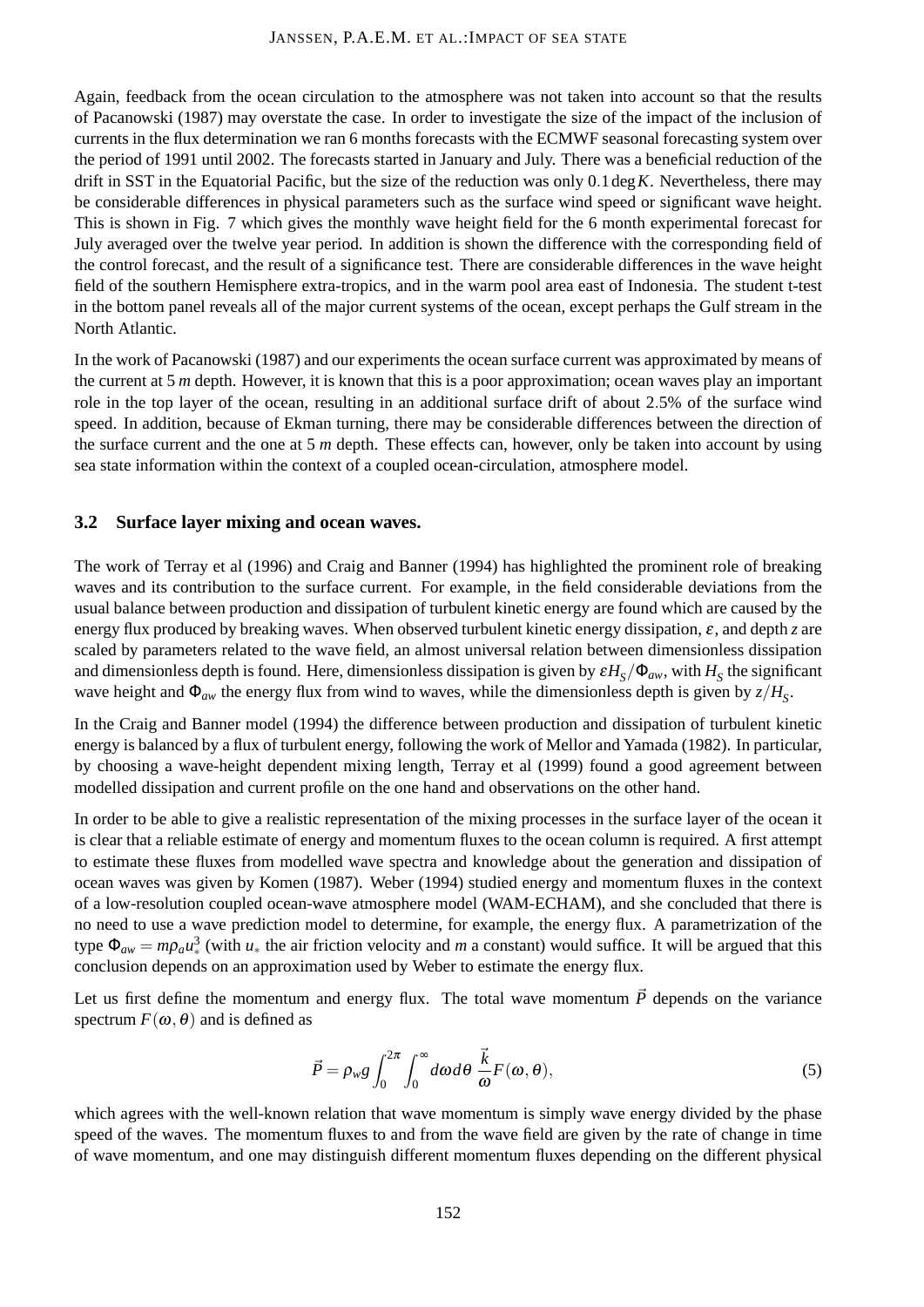processes. For example, making use of the energy balance equation [\(1\)](#page-1-0) the wave-induced stress is given by (cf. [2\)](#page-2-0)

$$
\vec{\tau}_{aw} = \rho_w g \int_0^{2\pi} \int_0^{\infty} d\omega d\theta \frac{\vec{k}}{\omega} S_{in}(\omega, \theta), \qquad (6)
$$

while the dissipation stress is given by

$$
\vec{\tau}_{wo} = \rho_{w} g \int_0^{2\pi} \int_0^{\infty} d\omega d\theta \frac{\vec{k}}{\omega} S_{diss}(\omega, \theta), \qquad (7)
$$

Similarly, the energy flux from wind to waves is defined by

$$
\Phi_{aw} = \rho_{w} g \int_0^{2\pi} \int_0^{\infty} d\omega d\theta \ S_{in}(\omega, \theta), \tag{8}
$$

and the definition for  $\Phi_{wo}$  follows immediately from the above one by replacing  $S_{in}$  by  $S_{diss}$ . It is important to note that while the momentum fluxes are mainly determined by the high-frequency part of the wave spectrum, the energy flux is to a larger extent determined by the low-frequency waves.

In an operational wave model, the prognostic frequency range is limited by practical considerations such as restrictions on computation time, but also by the consideration that the high-frequency part of the dissipation source function is not well-known. In the ECMWF version of the WAM model the prognostic range of the wave spectrum is given by the condition

$$
\omega < \omega_c = 2.5 \omega_{mean} \tag{9}
$$

where  $\omega_{mean}$  is a conveniently defined mean angular frequency. In the diagnostic range,  $\omega > \omega_c$ , the wave spectrum is given by Phillips'  $\omega^{-5}$  power law. In the diagnostic range it is assumed that there is a balance between wind input, dissipation and nonlinear transfer. In practice this means that all energy and momentum going into the high-frequency range of the spectrum is dissipated, and is therefore directly transferred to the ocean column.

As a consequence, the momentum flux to the ocean,  $\vec{\tau}_{oc}$ , is given by

<span id="page-10-0"></span>
$$
\vec{\tau}_{oc} = \vec{\tau}_a - \rho_w g \int_0^{2\pi} \int_0^{\omega_c} d\omega d\theta \frac{\vec{k}}{\omega} \left( S_{in} + S_{nl} + S_{diss} \right), \qquad (10)
$$

where  $\vec{\tau}_a$  is the atmospheric stress, whose magnitude is given by  $\tau_a = \rho_a u_*^2$ . Note that ocean momentum flux  $\vec{\tau}_{oc}$  only involves the sum of the three source functions of the energy balance equation and therefore it only involves the total rate of change of wave momentum. Any wave model that is forced by reliable atmospheric stresses and that produces wave height results that compare well with, for example, buoy wave height data and Altimeter wave height data, will produce reliable estimates of the ocean momentum flux  $\vec{\tau}_{oc}$ .

Ignoring the direct energy flux from air to currents, because it is small (cf. Phillips, 1977), the energy flux to the ocean,  $\Phi_{oc}$ , is given by

<span id="page-10-1"></span>
$$
\Phi_{oc} = \Phi_{aw}^{tot} - \rho_{w}g \int_0^{2\pi} \int_0^{\omega_c} d\omega d\theta \, \left( S_{in} + S_{nl} + S_{diss} \right), \tag{11}
$$

where Φ<sup>*tot*</sup> is the total energy flux transferred from air to ocean waves. This total energy flux is fairly wellknown, because empirically the wind input to ocean waves is well-known, even in the high-frequency part of the spectrum (cf. Plant, 1982). Furthermore, there is now a consensus that the high-frequency part of the spectrum obeys an  $\omega^{-5}$  power law (Banner, 1990; Birch and Ewing, 1986; Hara and Karachintsev, 2003, to mention but a few references). Hence, fairly reliable estimates of the energy flux Φ*oc* may be provided by means of a wave model provided the model has a wind input term that agrees with the observations of wave growth and provided modelled wave heights compare well with observations.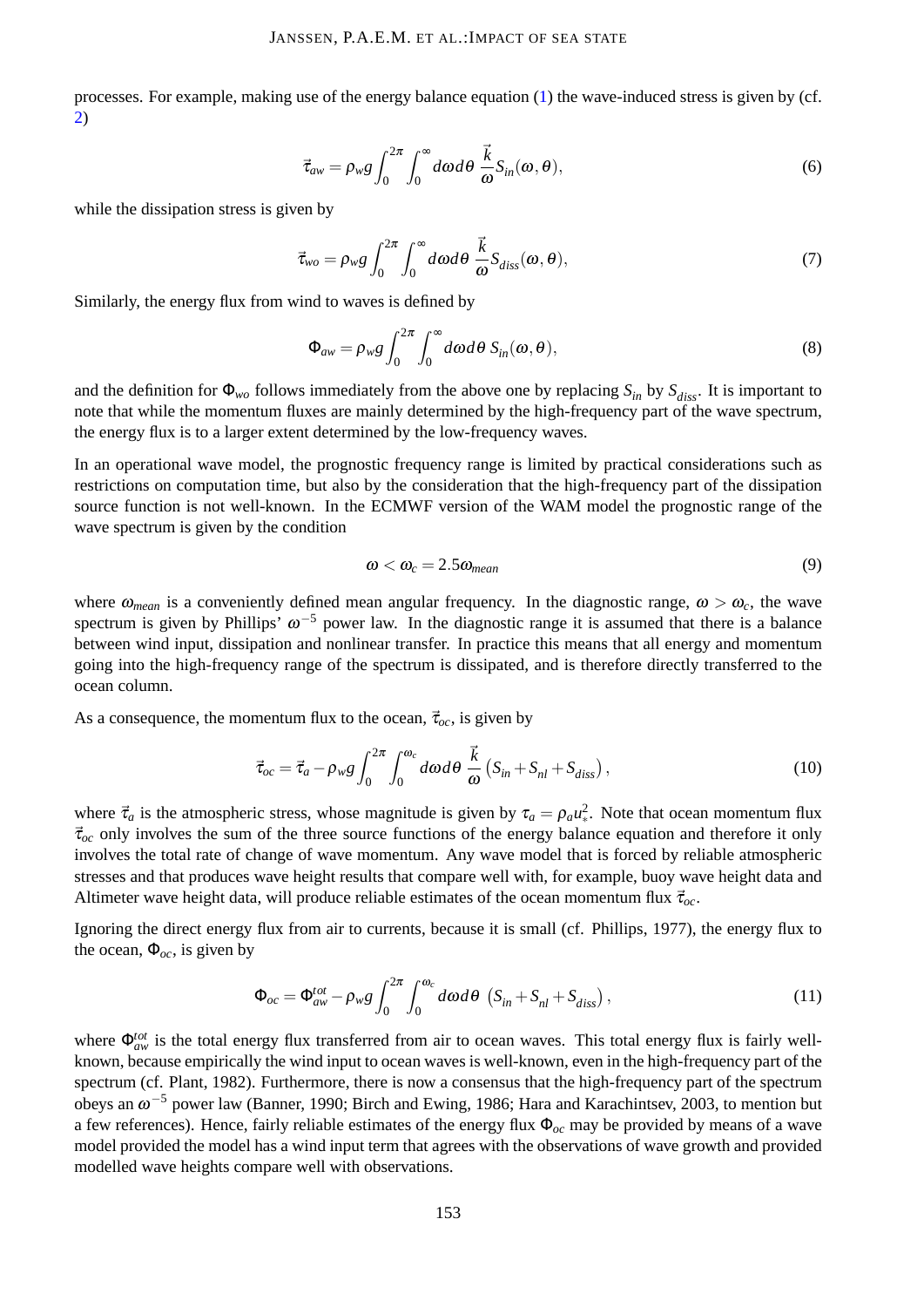Before results of time series for momentum and energy flux for a simple case are presented, we have to make one remark on the numerical implementation of  $(10)$  and  $(11)$ . The energy balance equation is solved by means of an implicit integration scheme (cf. Komen et al, 1994). To be consistent with the numerical treatment of the energy balance, the momentum and energy flux have to be treated in a similar spirit, i.e. including the implicit factors of the integration scheme.

Let us now illustrate the sea-state dependence of the momentum and energy flux for the simple case of the passage of a front. To that end we take a single grid-point version of the ECMWF version of the WAM model and force the waves for the first day with a constant wind speed of 18 *m*/*s*, which is followed by a drop in wind speed to 10  $m/s$  and a change in wind direction by 90 deg. In Fig. 8 we have plotted time series of atmospheric stress ( $\tau_a$ ), the momentum flux to the ocean ( $\tau_{oc}$ ), the total air-wave energy flux ( $\Phi_{aw}^{tot}$ ) and the energy flux into the ocean ( $\Phi_{oc}$ ). The momentum fluxes have been normalized by  $\tau_a$ , while the energy fluxes have been normalized by  $m\rho_a u_*^3$ , with  $m = 5.2$  which is a convenient mean value. During the first day we deal with the case of wind-generated gravity waves, hence windsea, and, in particular, the difference between atmospheric stress and the momentum flux to the ocean is small, most of the time at best 2%. This is a well-known property of windsea (JONSWAP, 1973). For windsea, the difference between total energy flux Φ*tot aw* and the energy flux into the ocean  $\Phi_{oc}$  is somewhat larger. When the front passes at  $T = 24 hrs$  there is a sudden drop in wind, hence in atmospheric stress. However, the waves are still steep and experience an excessive amount of dissipation in such a way that wave energy decreases. As a consequence, considerable amounts of momentum and energy are dumped in the ocean column, much larger than the amounts one would expect from the local wind. Therefore, in cases of rapidly varying circumstances, the fluxes are seen to depend on the sea state. This is in particular true for the energy flux  $\Phi_{oc}$  and to a much lesser extent for the momentum flux  $\tau_{oc}$ .



### Normalized momentum and energy flux versus time

*Figure 8: Evolution in time of normalized momentum flux and energy flux to the ocean for the case of a passing front* after 24 hrs. The momentum flux has been normalized with  $\rho_a u_*^2$ , while the energy flux has been normalized with  $m\rho_a u_*^3$ , where  $m = 5.2$ .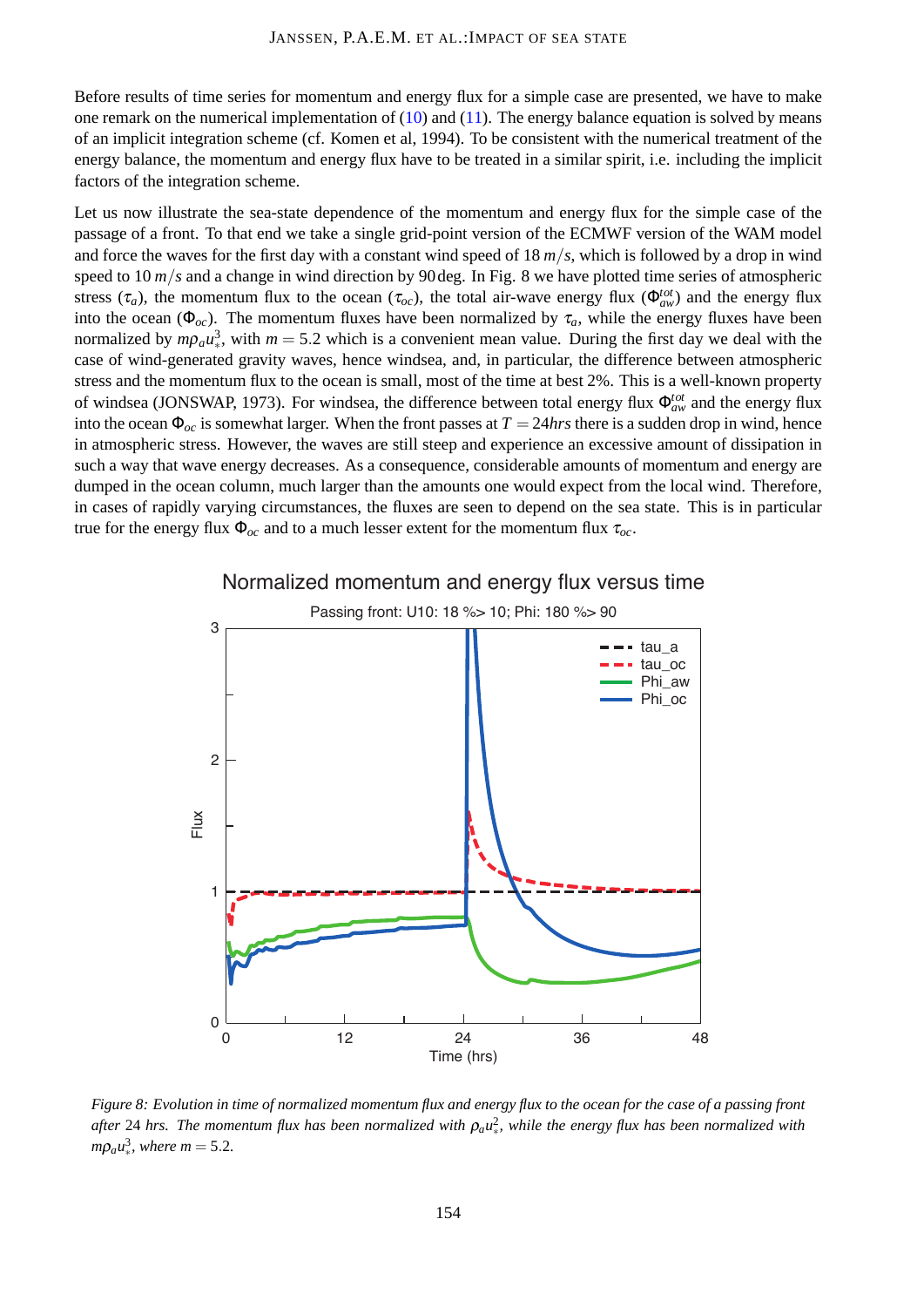This different behaviour of momentum flux and energy flux is caused by a combination of two factors. By definition momentum flux is mainly determined by the high frequency part of the spectrum while we have assumed that in the unresolved part of the spectrum there is a balance between wind input and dissipation. Hence, for windsea there is almost always a balance between atmospheric momentum flux and the flux into the ocean. This holds to a lesser extent for the energy flux because this flux is partly determined by the low frequency part of the wave spectrum as well.

We finally remark that in the work of Weber (1994) the energy flux into the ocean was approximated by the relation  $\Phi_{oc} \simeq \langle c \rangle \tau_{av}$ , where  $\langle c \rangle$  is the mean phase velocity. This generally overestimates the energy flux by at least a factor of two and as a consequence she finds fairly high values of  $m$ ,  $m \approx 14$ . In addition, in interesting cases such as the passage of a front the energy flux approximated in this manner will follow the wind. For example, in the frontal case of Fig. 8 the energy flux to the ocean would decrease dramatically at  $T = 24$  hrs, while, in fact, it should hardly change. Therefore, it is not surprising that with this approximation the energy flux Φ*oc* and wind are closely related.

# **4 Conclusions.**

In this paper we have reviewed the impact of the sea state on atmospheric circulation, from the medium-range to seasonal forecasting time scales. An important finding is that with the recent increase of atmospheric resolution from *T<sup>l</sup>* 319 to *T<sup>l</sup>* 511 we have experienced a more pronounced impact of ocean waves on the atmosphere in the medium-range. The same remark applies to seasonal forecasting time scales. Apparently, a realistic representation of the small scales is important for air-sea interaction.

Furthermore, we have discussed possible benefits of sea state information for coupled atmosphere, ocean circulation modelling such as relevant for seasonal forecasting. These possible benefits have always been ignored by the ocean modelling community. This is surprising when it is realized from the physical point of view that the ocean surface layer is to a large extent controlled by the physics of breaking waves. This will have impact on the magnitude and direction of the surface drift, and hence on the atmospheric circulation and fluxes. In addition, the energy flux into the ocean is sea state dependent, and hence the thickness of the mixed layer. In particular, the mixed layer depth will be thin in areas where there is hardly any variability in the wind, such as in the Trade winds, whereas the mixed layer will be deep in the extra-Tropics.

# **Acknowledgements**

The authors appreciate discussions with Dave Anderson and Anthony Hollingsworth.

# **References**

- [1] Banner, M.L., 1990b. Equilibrium spectra of wind waves. *J. Phys. Oceanogr.* **20**, 966-984.
- [2] Birch, K.G. and J.A. Ewing, 1986. Observations of wind waves on a reservoir, IOS-rep. No. 234, Wormley, 37p.
- [3] Burgers, G.J.H., P.A.E.M. Janssen, and D.L.T. Anderson, 1995. Impact of sea-state dependent fluxes on the tropical ocean circulation. International Scientific Conference on the Tropical Ocean's Global Atmosphere (TOGAS), 2-7 April 1995, Melbourne, 295-297.
- [4] Craig, P.D. and M.L. Banner,1994. Modeling wave-enhanced turbulence in the ocean surface layer. *J. Phys. Oceanogr.* **24**, 2546-2559.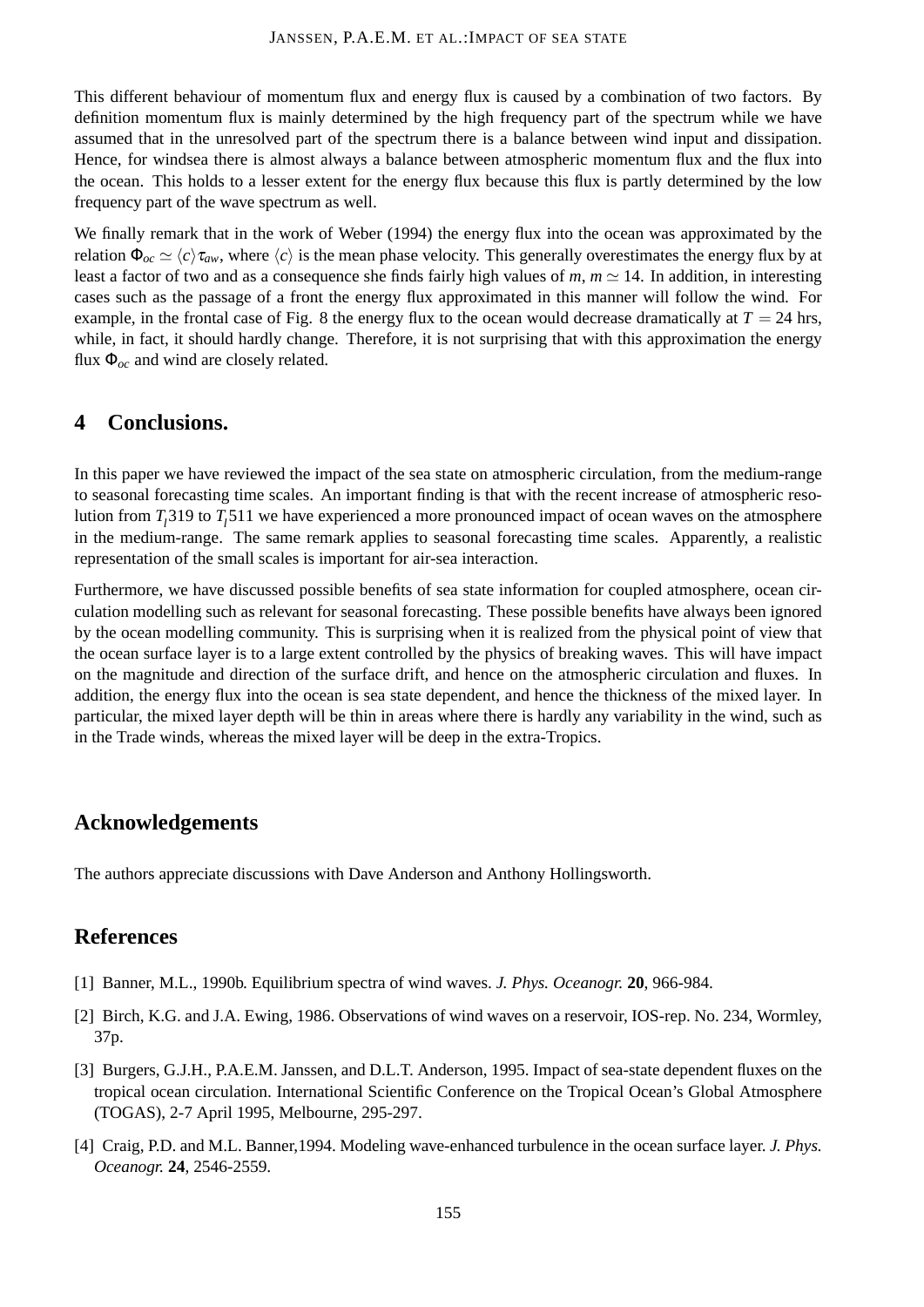- [5] Doyle, J.D., 1995: Coupled ocean wave/atmosphere mesoscale simulations of cyclogenesis, *Tellus* **47A**, 766-778.
- [6] Hara T, and A.V. Karachintsev, 2003. Observation of Nonlinear Effects in Ocean Surface Wave frequency Spectra. *J. Phys. Oceanogr.* **33**, 422-430.
- [7] Hasselmann, K., 1970. Wave-driven inertial oscillations. *Geophys. Fluid Dyn.* **1**, 463-502.
- [8] Hasselmann, K., T.P. Barnett, E. Bouws, H. Carlson, D.E. Cartwright, K. Enke, J.A. Ewing, H. Gienapp, D.E. Hasselmann, P. Kruseman, A. Meerburg, P. Müller, D.J. Olbers, K. Richter, W. Sell and H. Walden, 1973. Measurements of wind-wave growth and swell decay during the Joint North Sea Wave Project (JON-SWAP), *Dtsch. Hydrogr. Z. Suppl. A* **8(12)**, 95p.
- [9] Janssen, P.A.E.M., 1982. Quasilinear approximation for the spectrum of wind-generated water waves. *J. Fluid Mech.* **117**, 493-506.
- [10] Janssen, P.A.E.M., 1989. Wave-induced stress and the drag of air flow over sea waves. *J. Phys. Oceanogr.* **19**, 745-754.
- [11] Janssen, P.A.E.M., 1991. Quasi-linear theory of wind wave generation applied to wave forecasting. *J. Phys. Oceanogr.* **21**, 1631-1642.
- [12] Janssen, P.A.E.M., and P. Viterbo, 1996: Ocean Waves and the atmospheric Climate. *J. Climate* **9**, 1269- 1287.
- [13] Janssen, P.A.E.M., J.D. Doyle, J. Bidlot, B. Hansen, L. Isaksen and P. Viterbo, 2002: Impact and feedback of ocean waves on the atmosphere. in *Advances in Fluid Mechanics*, **33**, Atmosphere-Ocean Interactions ,Vol. I, Ed. W.Perrie.
- [14] Jenkins, A.D., 1987a. A lagrangian model for wind- and wave-induced near-surface currents. *Coastal Engineering* **11**, 513-526.
- [15] Jenkins, A.D., 1987b. Wind- and wve-induced currents in a rotating sea with depth-varying eddy viscosity. *J. Phys. Oceanogr.* **17**, 938-951.
- [16] Komen, G.J., 1987. Energy and momentum fluxes through the sea surface. *Dynamics of the Ocean Surface Mixed Layer*, P. Müller and D. Henderson, Eds., Hawaii Institute of Geophysics Special Publications, 207-217.
- [17] Komen, G.J., L. Cavaleri, M. Donelan, K. Hasselmann, S. Hasselmann, and P.A.E.M. Janssen, 1994: *Dynamics and Modelling of Ocean waves* (Cambridge University Press, Cambridge)
- [18] McWilliams, J.C., and J.M. Restrepo, 1999. The wave-driven ocean circulation. *J. Phys. Oceanogr.* **29**, 2523-2540.
- [19] Mellor, G.L. and T. Yamada, 1982. Development of a turbulence closure model for geophysical fluid problems. *Rev. Geophys. Space Phys.* **20**, 851-875.
- [20] Pacanowski, R.C., 1987. Effect of Equatorial Currents on Surface Stress. *J. Phys. Oceanogr.* **17**, 33-838.
- [21] Phillips, O.M., 1977. The dynamics of the upper ocean, Cambridge University Press, Cambridge, 336p.
- [22] Plant, W.J., 1982. A relation between wind stress and wave slope. *J. Geophys. Res.* **C87**, 1961-1967.
- [23] Terray, E.A., M.A. Donelan, Y.C. Agrawal, W.M. Drennan, K.K. Kahma, A.J. Williams, P.A. Hwang, S.A., and Kitaigorodskii, 1996. Estimates of Kinetic Energy Dissipation under Breaking Waves. *J. Phys. Oceanogr.* **26**, 792-807.